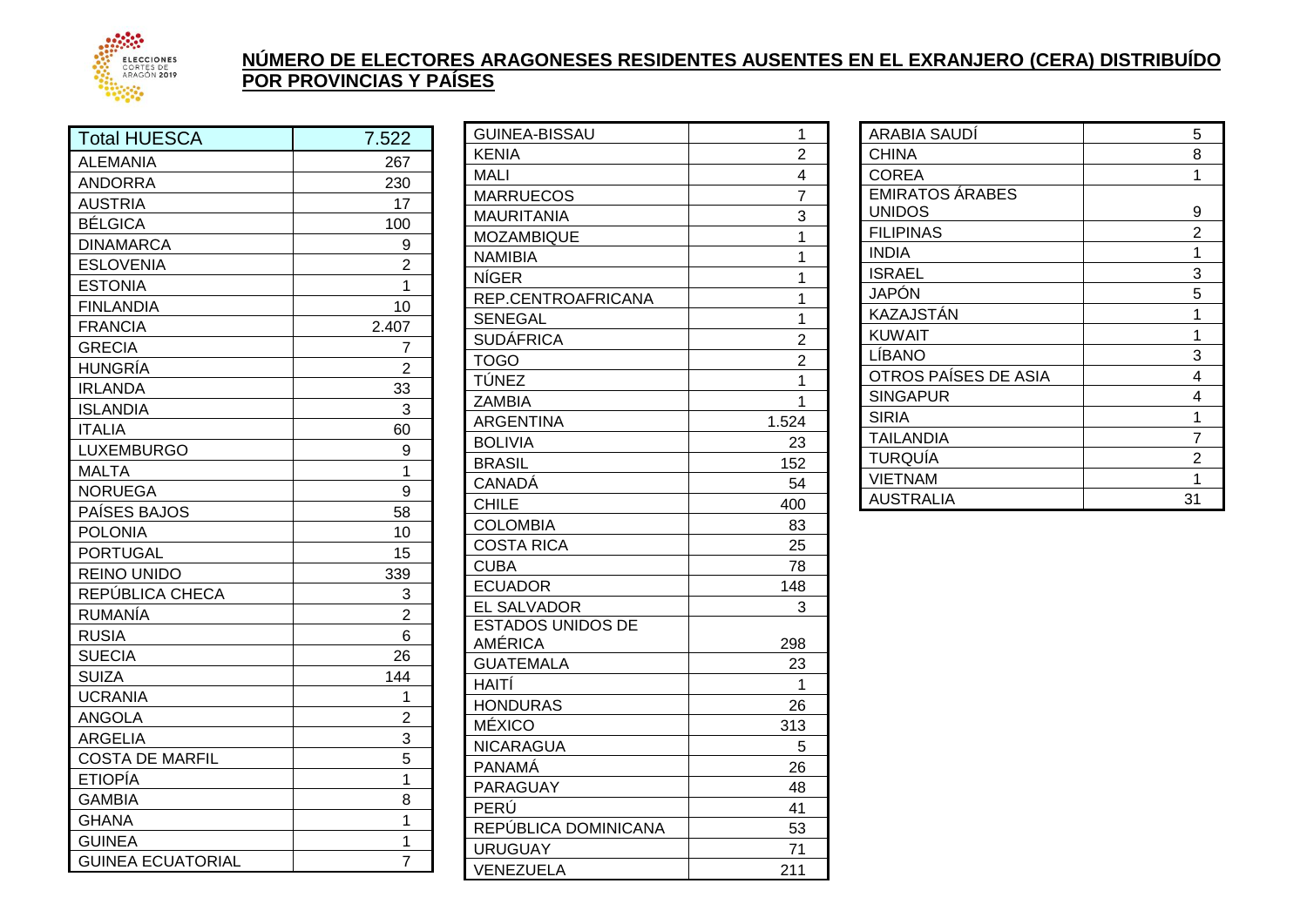| <b>Total TERUEL</b> | 4.840          | <b>SERBIA</b>                              | $\mathbf{1}$   |
|---------------------|----------------|--------------------------------------------|----------------|
| <b>ALEMANIA</b>     | 150            | <b>SUECIA</b>                              | 19             |
| <b>ANDORRA</b>      | 58             | <b>SUIZA</b>                               | 107            |
| <b>AUSTRIA</b>      | 11             | <b>ARGELIA</b>                             |                |
| <b>BÉLGICA</b>      | 94             | <b>CABO VERDE</b>                          | $\overline{2}$ |
| <b>BULGARIA</b>     | 1              | <b>GUINEA ECUATORIAL</b>                   | $\overline{2}$ |
| <b>CROACIA</b>      | 1              | <b>MADAGASCAR</b>                          |                |
| <b>DINAMARCA</b>    | 6              | <b>MARRUECOS</b>                           | 6              |
| <b>ESLOVENIA</b>    | 1              | <b>NIGERIA</b>                             |                |
| <b>FINLANDIA</b>    | 6              | <b>SUDÁFRICA</b>                           | $\overline{4}$ |
| <b>FRANCIA</b>      | 1.346          | <b>ARGENTINA</b>                           | 1.105          |
| <b>HUNGRÍA</b>      | 3              | <b>BOLIVIA</b>                             | $\overline{7}$ |
| <b>IRLANDA</b>      | 10             | <b>BRASIL</b>                              | 259            |
| <b>ITALIA</b>       | 30             | <b>CANADÁ</b>                              | 133            |
| LUXEMBURGO          | 6              | <b>CHILE</b>                               | 216            |
| <b>MALTA</b>        | 1              | <b>COLOMBIA</b>                            | 50             |
| <b>NORUEGA</b>      | $\overline{7}$ | <b>COSTA RICA</b>                          | $\overline{4}$ |
| PAÍSES BAJOS        | 25             | <b>CUBA</b>                                | 142            |
| <b>POLONIA</b>      | 1              | <b>ECUADOR</b>                             | 48             |
| <b>PORTUGAL</b>     | $\overline{7}$ | <b>EL SALVADOR</b>                         | 3              |
| <b>REINO UNIDO</b>  | 192            | <b>ESTADOS UNIDOS DE</b><br><b>AMÉRICA</b> | 168            |
| REPÚBLICA CHECA     | $\overline{7}$ | <b>GUATEMALA</b>                           | $\overline{2}$ |
| REPÚBLICA ESLOVACA  | 1              | HAITÍ                                      | 1              |
| <b>RUMANÍA</b>      | 1              |                                            |                |
| <b>RUSIA</b>        | $\overline{2}$ | <b>HONDURAS</b>                            | 7              |

| <b>SERBIA</b>                              | 1              |
|--------------------------------------------|----------------|
| <b>SUECIA</b>                              | 19             |
| <b>SUIZA</b>                               | 107            |
| <b>ARGELIA</b>                             | 1              |
| <b>CABO VERDE</b>                          | 2              |
| <b>GUINEA ECUATORIAL</b>                   | 2              |
| MADAGASCAR                                 | 1              |
| MARRUECOS                                  | 6              |
| <b>NIGERIA</b>                             | 1              |
| <b>SUDÁFRICA</b>                           | 4              |
| <b>ARGENTINA</b>                           | 1.105          |
| <b>BOLIVIA</b>                             | $\overline{7}$ |
| <b>BRASIL</b>                              | 259            |
| <b>CANADÁ</b>                              | 133            |
| <b>CHILE</b>                               | 216            |
| <b>COLOMBIA</b>                            | 50             |
| <b>COSTA RICA</b>                          | 4              |
| <b>CUBA</b>                                | 142            |
| <b>ECUADOR</b>                             | 48             |
| EL SALVADOR                                | 3              |
| <b>ESTADOS UNIDOS DE</b><br><b>AMÉRICA</b> | 168            |
| <b>GUATEMALA</b>                           | 2              |
| HAITÍ                                      | 1              |
| <b>HONDURAS</b>                            | $\overline{7}$ |

| <b>MÉXICO</b>                 | 149 |
|-------------------------------|-----|
| <b>NICARAGUA</b>              | 1   |
| <b>PANAMA</b>                 | 28  |
| PARAGUAY                      | 5   |
| PERÚ                          | 25  |
| REPÚBLICA DOMINICANA          | 37  |
| <b>URUGUAY</b>                | 50  |
| VENEZUELA                     | 214 |
| <b>ARABIA SAUDÍ</b>           | 2   |
| <b>CHINA</b>                  | 5   |
| <b>EMIRATOS ÁRABES UNIDOS</b> | 7   |
| <b>FILIPINAS</b>              | 1   |
| <b>INDIA</b>                  | 3   |
| <b>ISRAEL</b>                 | 3   |
| <b>JAPÓN</b>                  | 1   |
| <b>KUWAIT</b>                 | 1   |
| PAKISTÁN                      | 5   |
| QATAR                         | 1   |
| <b>SINGAPUR</b>               | 1   |
| TURQUÍA                       | 1   |
| <b>AUSTRALIA</b>              | 43  |
| <b>NUEVA ZELANDA</b>          | 1   |